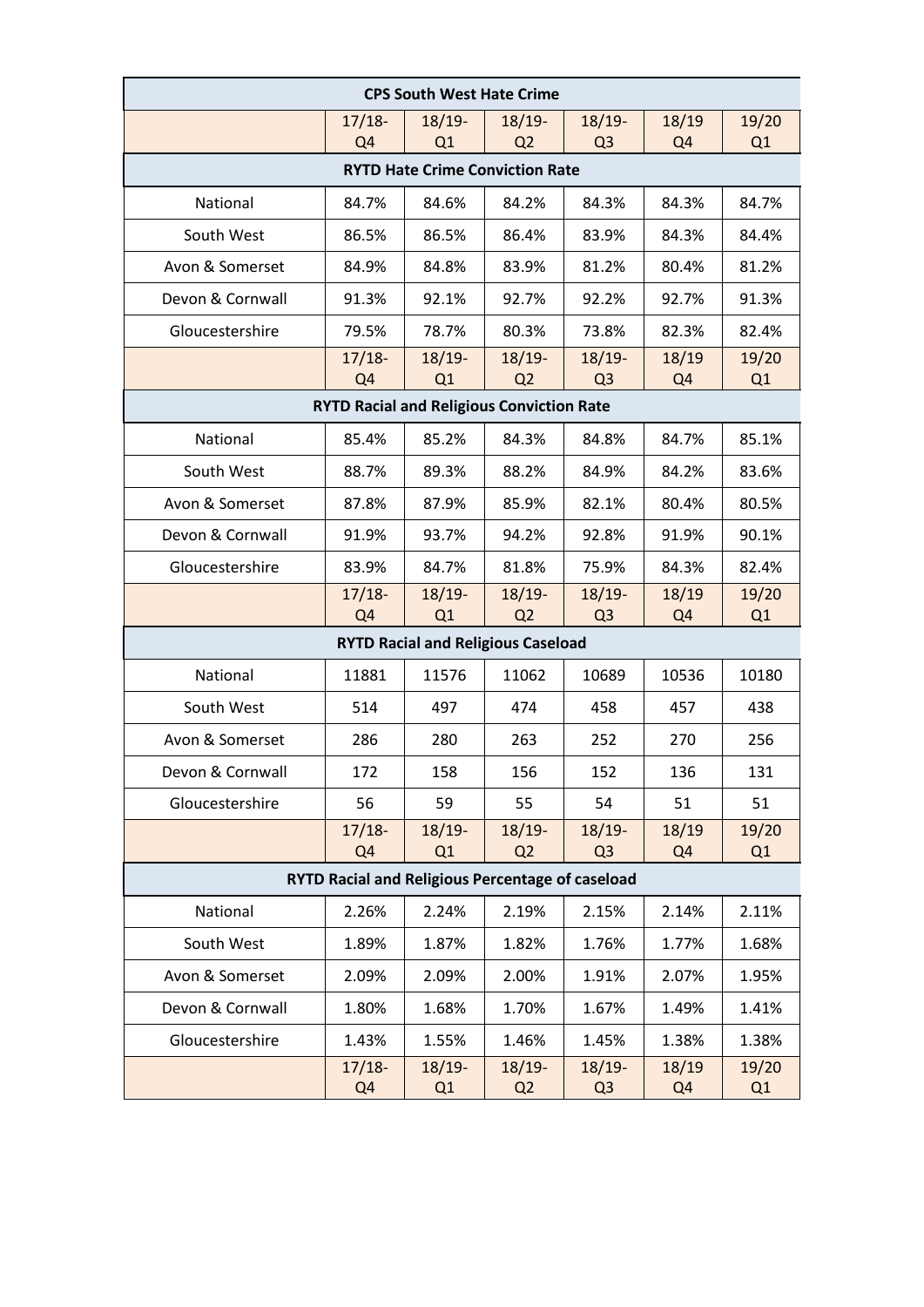| <b>RYTD Homophobic and Transphobic Conviction Rate</b>                                                                              |                                                   |                |                            |                            |                         |             |  |  |
|-------------------------------------------------------------------------------------------------------------------------------------|---------------------------------------------------|----------------|----------------------------|----------------------------|-------------------------|-------------|--|--|
| National                                                                                                                            | 84.9%                                             | 85.4%          | 85.3%                      | 85.5%                      | 86.1%                   | 86.5%       |  |  |
| South West                                                                                                                          | 79.7%                                             | 78.9%          | 79.4%                      | 81.4%                      | 88.2%                   | 92.3%       |  |  |
| Avon & Somerset                                                                                                                     | 71.4%                                             | 74.3%          | 79.4%                      | 84.2%                      | 88.6%                   | 92.3%       |  |  |
| Devon & Cornwall                                                                                                                    | 89.7%                                             | 87.5%          | 84.6%                      | 87.0%                      | 95.7%                   | 96.0%       |  |  |
| Gloucestershire                                                                                                                     | 80.0%                                             | 66.7%          | 62.5%                      | 55.6%                      | 70.0%                   | 85.7%       |  |  |
|                                                                                                                                     | $17/18-$                                          | $18/19-$       | $18/19-$                   | $18/19-$                   | 18/19                   | 19/20       |  |  |
| Q <sub>4</sub><br>Q <sub>2</sub><br>Q <sub>3</sub><br>Q1<br>Q <sub>4</sub><br>Q1<br><b>RYTD Homophobic and Transphobic Caseload</b> |                                                   |                |                            |                            |                         |             |  |  |
| National                                                                                                                            | 1518                                              | 1587           | 1652                       | 1659                       | 1713                    | 1692        |  |  |
| South West                                                                                                                          | 74                                                | 76             | 68                         | 70                         | 68                      | 78          |  |  |
| Avon & Somerset                                                                                                                     | 35                                                | 35             | 34                         | 38                         | 35                      | 39          |  |  |
| Devon & Cornwall                                                                                                                    | 29                                                | 32             | 26                         | 23                         | 23                      | 25          |  |  |
| Gloucestershire                                                                                                                     | 10                                                | 9              | 8                          | 9                          | 10                      | 14          |  |  |
|                                                                                                                                     | $17/18-$                                          | $18/19 -$      | $18/19 -$                  | $18/19-$                   | 18/19                   | 19/20       |  |  |
|                                                                                                                                     | Q <sub>4</sub>                                    | Q1             | Q <sub>2</sub>             | Q <sub>3</sub>             | Q <sub>4</sub>          | Q1          |  |  |
| RYTD Homophobic and Transphobic Percentage of Caseload                                                                              |                                                   |                |                            |                            |                         |             |  |  |
| National                                                                                                                            | 0.29%                                             | 0.31%          | 0.33%                      | 0.33%                      | 0.35%                   | 0.35%       |  |  |
| South West                                                                                                                          | 0.27%                                             | 0.29%          | 0.26%                      | 0.27%                      | 0.26%                   | 0.30%       |  |  |
| Avon & Somerset                                                                                                                     | 0.26%                                             | 0.26%          | 0.26%                      | 0.29%                      | 0.27%                   | 0.30%       |  |  |
| Devon & Cornwall                                                                                                                    | 0.30%                                             | 0.34%          | 0.28%                      | 0.25%                      | 0.25%                   | 0.27%       |  |  |
| Gloucestershire                                                                                                                     | 0.25%                                             | 0.24%          | 0.21%                      | 0.24%                      | 0.27%                   | 0.38%       |  |  |
|                                                                                                                                     | $17/18-$<br>Q <sub>4</sub>                        | $18/19-$<br>Q1 | $18/19-$<br>Q <sub>2</sub> | $18/19-$<br>Q <sub>3</sub> | 18/19<br>Q <sub>4</sub> | 19/20<br>Q1 |  |  |
|                                                                                                                                     | <b>RYTD Disability Hate Crime Conviction Rate</b> |                |                            |                            |                         |             |  |  |
| National                                                                                                                            | 75.0%                                             | 73.2%          | 72.8%                      | 73.0%                      | 72.4%                   | 71.7%       |  |  |
| South West                                                                                                                          | 70.7%                                             | 60.6%          | 72.0%                      | 70.0%                      | 70.6%                   | 66.7%       |  |  |
| Avon & Somerset                                                                                                                     | 64.7%                                             | 50.0%          | 53.8%                      | 53.8%                      | 54.5%                   | 50.0%       |  |  |
| Devon & Cornwall                                                                                                                    | 88.2%                                             | 83.3%          | 88.9%                      | 100.0%                     | 100.0%                  | 100.0%      |  |  |
| Gloucestershire                                                                                                                     | 42.9%                                             | 42.9%          | 100.0%                     | 100.0%                     | 100.0%                  | 66.7%       |  |  |
|                                                                                                                                     | $17/18-$                                          | $18/19-$       | $18/19-$                   | $18/19-$                   | 18/19                   | 19/20       |  |  |
| Q1<br>Q <sub>2</sub><br>Q <sub>3</sub><br>Q1<br>Q <sub>4</sub><br>Q <sub>4</sub><br><b>RYTD Disability Caseload</b>                 |                                                   |                |                            |                            |                         |             |  |  |
| National                                                                                                                            | 752                                               | 699            | 691                        | 647                        | 579                     | 491         |  |  |
| South West                                                                                                                          | 41                                                | 33             | 25                         | 20                         | 17                      | 15          |  |  |
| Avon & Somerset                                                                                                                     | 17                                                | 14             | 13                         | 13                         | 11                      | 8           |  |  |
| Devon & Cornwall                                                                                                                    | 17                                                | 12             | 9                          | 5                          | 5                       | 4           |  |  |
|                                                                                                                                     | $\overline{7}$                                    | $\overline{7}$ |                            |                            |                         |             |  |  |
| Gloucestershire                                                                                                                     | $17/18-$                                          | $18/19-$       | 3<br>$18/19-$              | $\overline{2}$<br>$18/19-$ | $\mathbf{1}$<br>18/19   | 3<br>19/20  |  |  |
|                                                                                                                                     | Q <sub>4</sub>                                    | Q1             | Q2                         | Q <sub>3</sub>             | Q <sub>4</sub>          | Q1          |  |  |